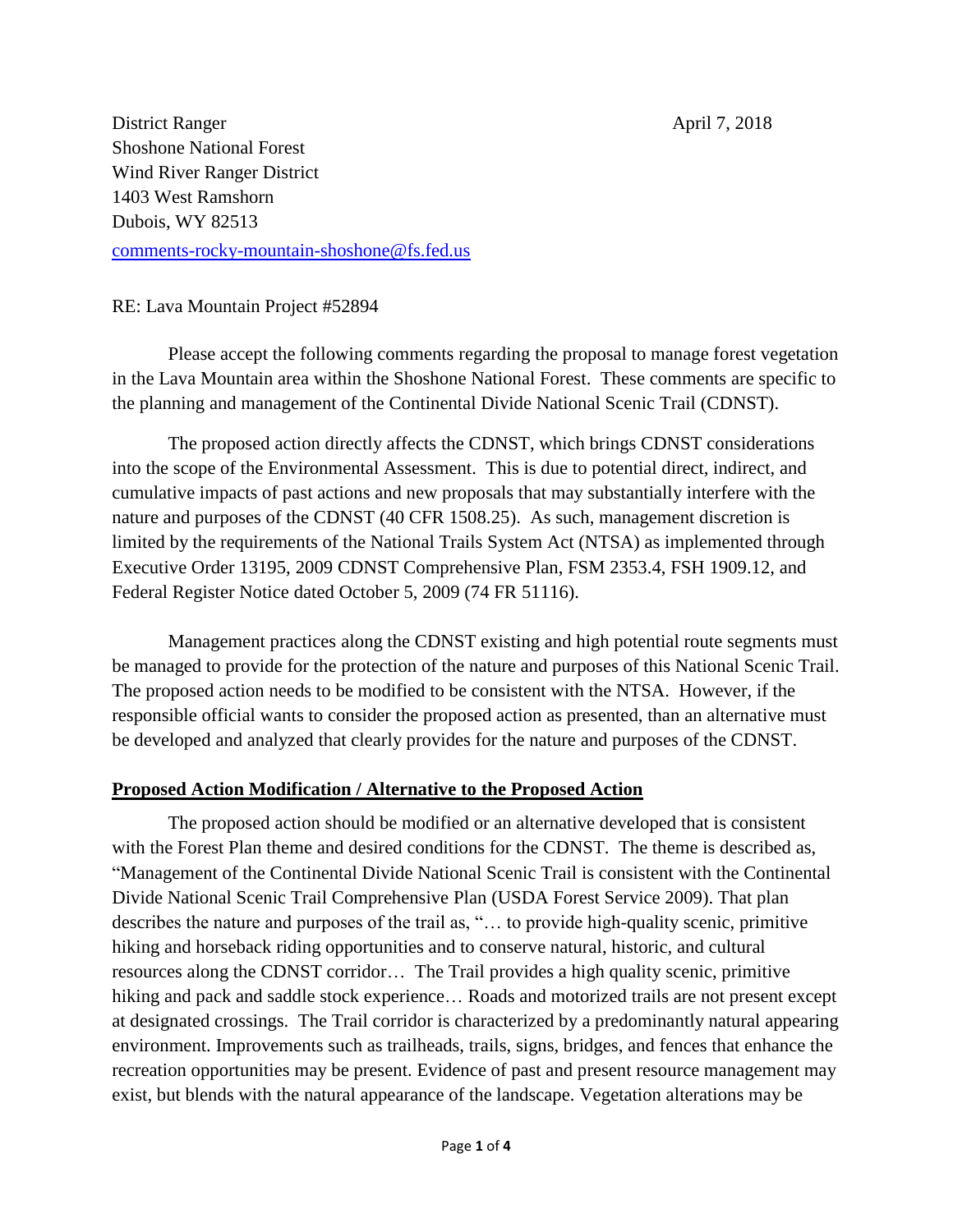present to enhance viewing opportunities… Ecological processes such as fire, insects, and diseases exist. The potential to view wildlife is high."

The approved management practices must provide for protecting the CDNST corridor along the existing and high potential route segments as depicted in the **Appendix** and presented in the **attached** Google Earth KMZ file. Management activities along the existing CDNST travel route and high potential route segments must be consistent with Forest Plan standards, including "Projects in foreground areas of scenic byways, national scenic trails, or designated wild and scenic rivers shall be designed to meet the scenic integrity objective of at least high (SCEN-STAND-01)." Management practices must strive to maintain or restore the recreation setting along the CDNST consistent with National Scenic Trail values.

## **Comprehensive CDNST Planning**

Extensive CDNST planning information is found in an **attachment** that is available as a reference and for the administrative record. The information in the following sections of the CDNST Planning Handbook would be most relevant to the proposed Lava Mountain project:

# Chapter II. Nature and Purposes of the CDNST

- F. Public Involvement in the Formulation of Comprehensive Plan Policy
- G. Nature and Purposes Policy

Chapter III. Land Management Planning

- B. Rights-of-Way and National Trail Management Corridor
- C. Development and Management
- D. CDNST Comprehensive Planning
- F. Scenery Management System and Recreation Opportunity Spectrum Relationship
- H. Substantial Interference
- I. Forest Service Planning Considerations
- Chapter IV. Legislative History and Policy
	- E. Study Report, Comprehensive Plan, and Policy for the CDNST
- Chapter V. Comprehensive Planning Relationship to NEPA
	- A. National Scenic Trail Planning and NEPA
	- B. Establishment of the Purpose and Need for Action
	- C. Identify Proposed Action and a Reasonable Range of Alternatives
	- D. Affected Environment
	- E. Analyze the Effects of the Proposed Action and Alternatives

Chapter VII. Glossary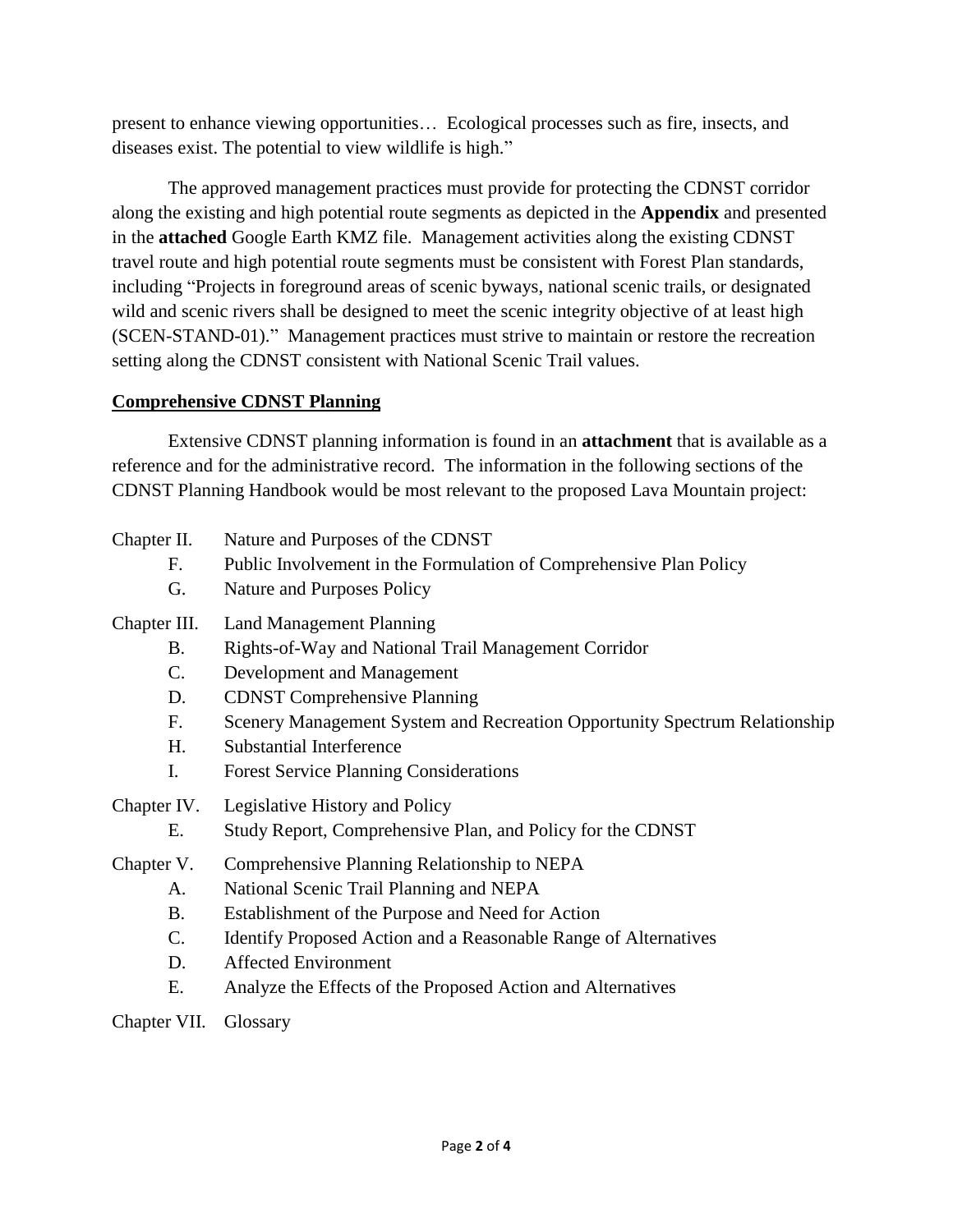The FR Notice of final amendments to the CDNST Comprehensive Plan and final directives states, "The final amendments to the CDNST Comprehensive Plan and corresponding directives will provide guidance to agency officials implementing the National Trails System Act. The final amendments are consistent with the nature and purposes of the CDNST identified in the 1976 CDNST Study Report and 1977 CDNST Final Environmental Impact Statement adopted by the Forest Service in 1981 (40 FR 150). The final amendments and directives will be applied through land management planning and project decisions following requisite environmental analysis" (Federal Register, October 5, 2009 (74 FR 51116)).

I encourage the Shoshone NF and Bridger-Teton NF staff to collaborate in finding a permanent location for the CDNST management corridor. Most of the routes identified on the map in the **appendix** were identified by Shoshone NF staff as CDNST high potential route segments.

Thank you for accepting and considering these comments. If you have any questions, please contact me at [nstrail@comcast.net.](mailto:nstrail@comcast.net)

Greg Warren P.O. Box 2322 Frisco, CO 80443 [NSTrail.org](http://nstrail.org/)

cc: Tod Stiles, Tim Farris, Mike LaFrentz, Rob Robertson, and Brenda Yankoviak

Attachments:

Google Earth KMZ file of high potential route segments CDNST Planning Handbook